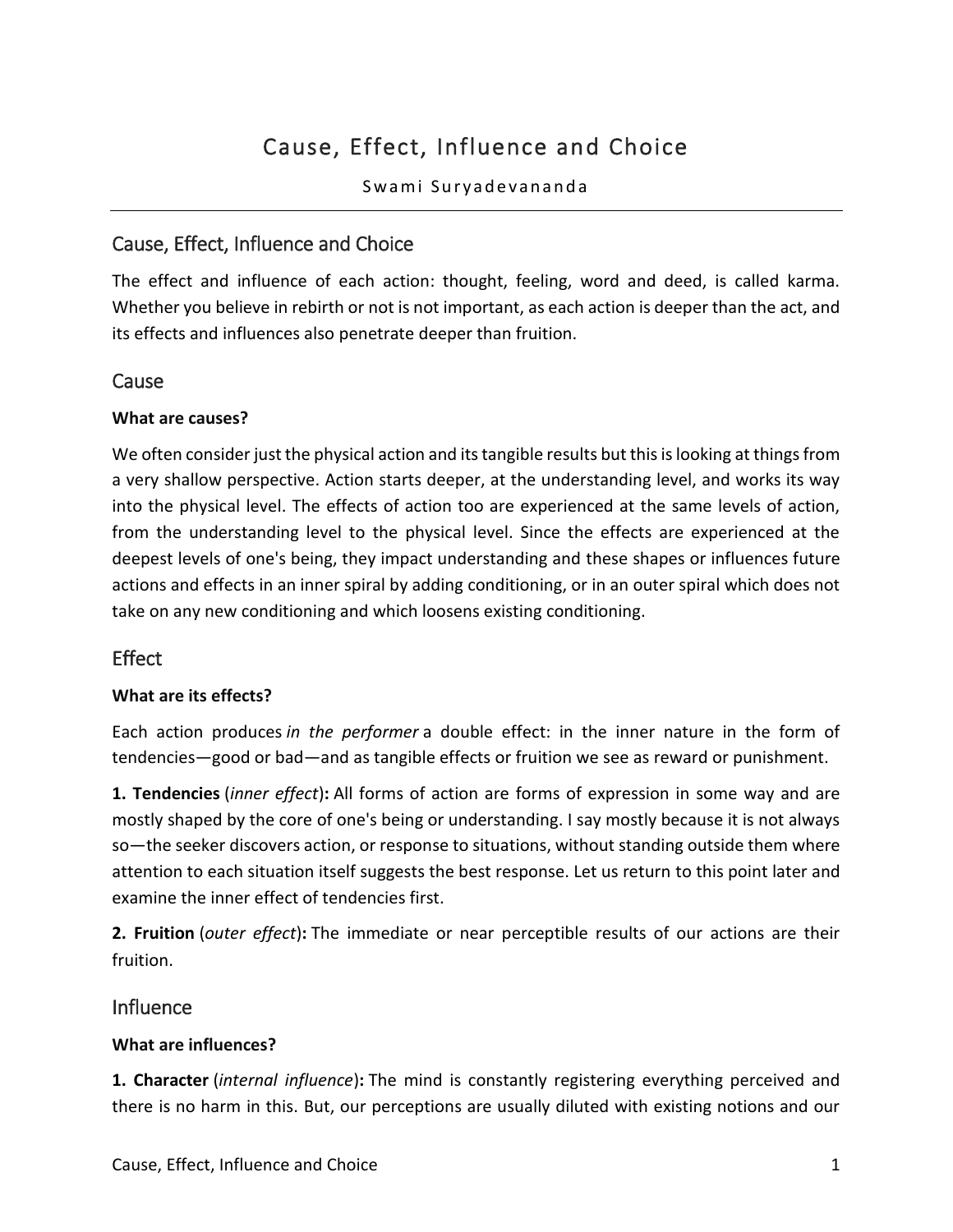actions add to the build-up of these notions or conditioning. Favorable experiences register favorable notions not only about the experience but about the person, thing or situation in experience. Similarly, unfavorable experiences register negative notions or attitudes towards people, things or situations (let us just call it object, as it is objective in reference). These are not part of the object but an 'add-on' in our mind—something extra.

This build-up of notions or something extra has nothing to do with the object—it resides in our mind only. Each time the object is encountered physically or remembered mentally, existing notions insist on shaping and conditioning what is encountered so much that we are not seeing the object but only our own perceptions. The more this is repeated and the more we are heedless about the increase in inner coloring—the more conditioning becomes reality, and the object simply an occasion to experience our inner world of notions.

Since existing notions color and condition the object—they are called conditioning. These gain strength by repetition and become habits or automatic responses. The repetition of habits forms character which is more than likely a way we will respond to certain things, not because of the thing in itself, but because of an inner build-up or attitude towards the thing.

For the most part, it is our character or the sum and substance of understanding that responds to life. Life is a continuous sequence of action and so heedless action is action based on conditioning and not 'what is actually there in front of us'—and heedlessness adds to existing conditioning or creates new conditioning. The inner effect of each heedless act deposits a buildup of conditioning in the arteries of understanding, shaping our character which responds to life.

**Action to impression:** It is natural for each action to simply register an impression which is a harmless, perhaps useful, image of the object. There is no harm in this at all.

**Impression to tendency:** In heedlessness, values are seen in the object that are not part of the object and infused into the impression gathered, making it a tendency.

**Tendency to habit:** Each time a tendency is repeated, the mind is dulled, as awareness is lost being that inner notions or conditioning is seen as real—not the thing in itself or exactly what is there. When tendency becomes an auto-response, it is called habit.

**Habit to character:** The sum of all habits is the substance of one's character—not the artificial behavior one displays to the world, but the actual inner stuff and substance of notions. Character is not something set in stone; it was given shape one way by heedlessness and repetition, but it can be changed if one has awakened to the seriousness of damage caused and causable.

**Character to destiny:** Our character not only shapes our destiny—it *is* our destiny by its influence on our moment to moment expressions and resulting experience.

**2. Fate** (*external influence*)**:** Fate is a set of conditions which comes about at a later time but has for its cause—actions in the past. Let's look at this in a practical way. You keep thinking about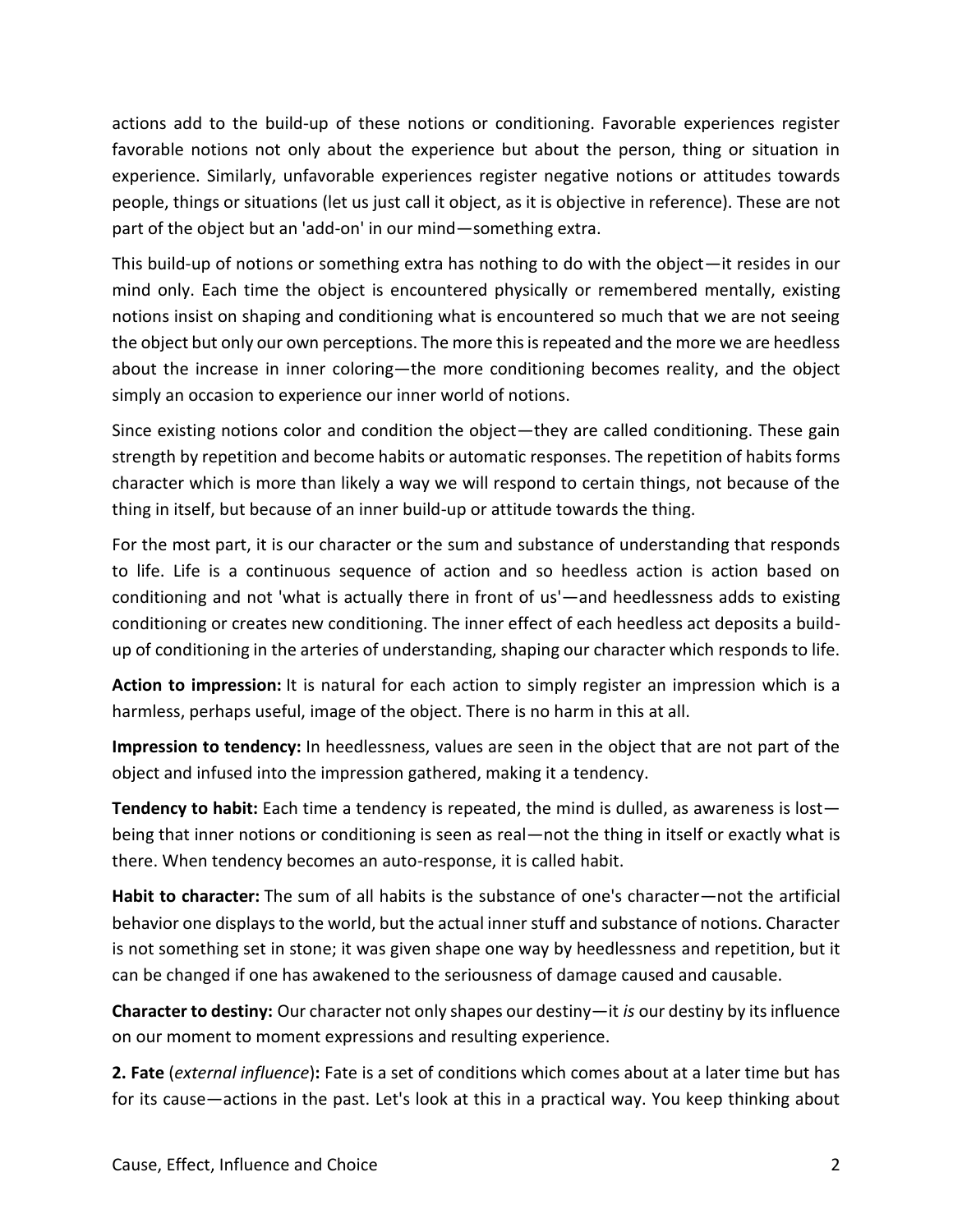buying something but refrain from it in the present in some way or the other. Perhaps you cannot afford it now or just don't have the time to look into it further. You are still thinking about having it and this inward ideation keeps building up till buying it is not really a choice when either the self-created pressure builds or the situation allows buying it.

Fate is not caused by any external agency and external agencies, whoever they be cannot alter what has come or will come. With each thought, feeling, word and deed we are summoning conditions for experience—each expression summons experience. You are the architect of your destiny and shaper of your fate.

## Bringing it Together

**Perception to impression:** Life is action and each act registers an impression. These impressions are harmless if they are just impressions, but we heedlessly interfere with life by seeing some value in the object of experience that is not part of the object. This is just a certain feeling we have about the object. If it were part of the object, you, me and others would see the same value but we don't.

**Impression to tendency:** Impressions infused with the 'something extra' or values seen in it become the object and it is these 'extra something' that we long for or try to avoid—never the object as it is. These are our tendencies or the way we tend to feel, though it is never about the thing in itself—it is always about our own feeling. A tendency is a feeling in the present about a feeling in the past, and the content of this feeling is thought. So, we are thinking about thought while we feel we are thinking of someone, something or a condition.

**Tendency to habit:** When we continue to visit or dwell on tendencies (never the object, always the tendencies), we form deeper groves in the mind and these become habits. The strength of habit is the amount of 'ourselves' that we have invested in it. Habits are ourselves only, and that is why they seem hard to overcome.

**Habits to character:** The sum of all habits forms our character or internal make-up. Character is what responds to life—strengthening old habits, making new ones or seeing the danger in any habit—and tries to find a way to live that does not take on any new conditioning, and gets rid of existing conditioning.

**Character to destiny:** When one realizes that character acts in life shaping our destiny and is formed with either care or heedlessness in perception, the quality of attention that becomes natural avoids heedlessness and ill fate.

## **Choice**

We feel that we do many things, but we do not really do many things, we only do one thing and that is we either evolve or we don't. No matter if you travel much between countries or remain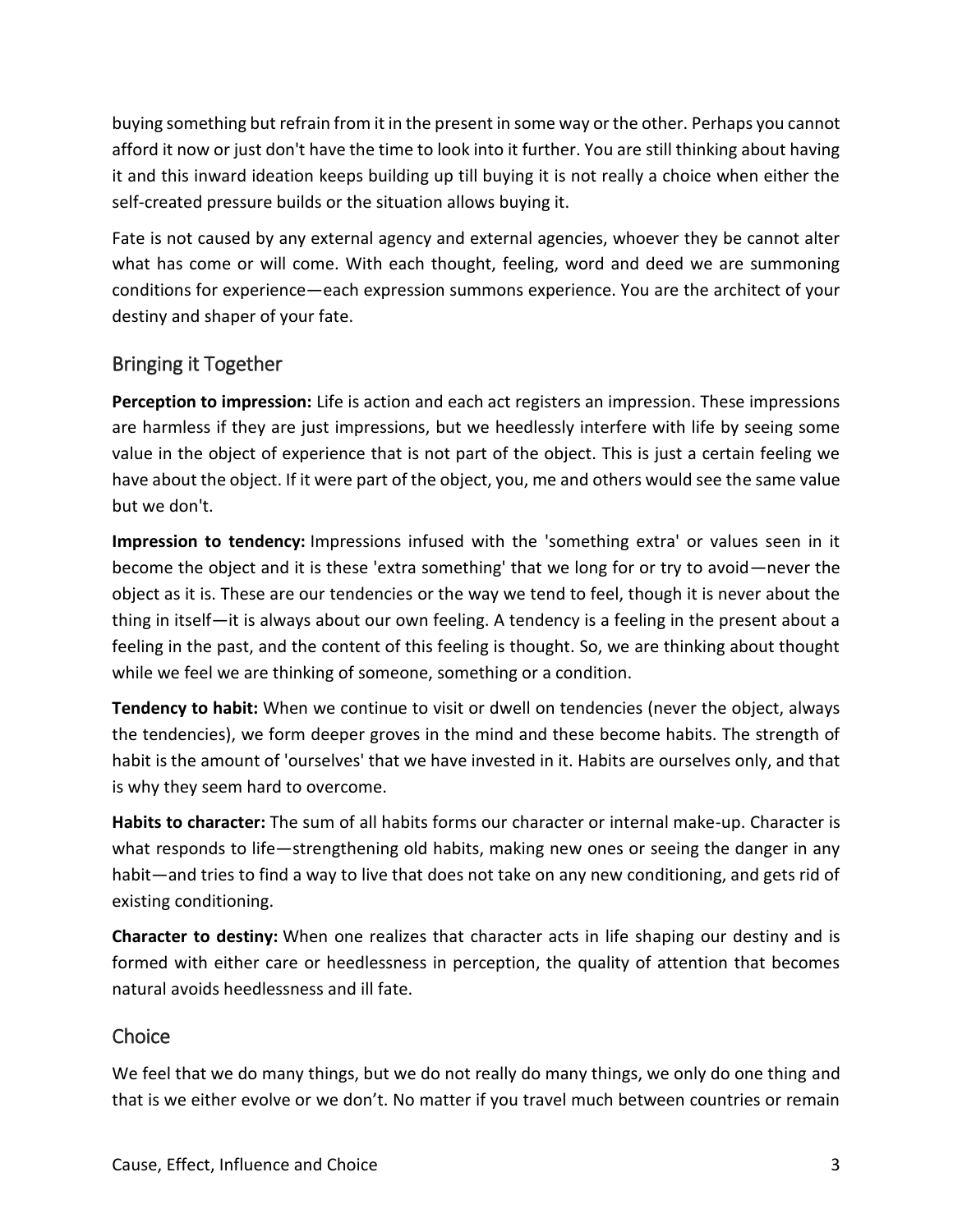in one village—life is either an inner journey to light or to darkness. Light is understanding and expression in light of the existing unity, and darkness is an insistence on division which only exists in the mind that sees division.

What we experience externally is the result of movement internally. Even when you wish to get a glass of water, you feel the need to drink and the inner intelligence takes the body to water, fills and raises the glass and assimilates it too. What else do you do consciously? Nothing, really! This may seem rather incredulous and you may feel that actions requiring depth of thought involve far more than ideation, but ideation or willing is really all we do, and demands are placed on the inner intelligence to offer solutions and the body to see that these take some form.

Earlier I mentioned life is a continual sequence of actions; this is true, but there is something else going on below the hood, so to say, and that is a conscious attempt to either bring about clarity or let our own heedlessness trip us into ignorance.

Our pains, sorrows and sufferings are the experience of the latter choice—being heedless and selecting ignorance whose face is sorrow. Each action has the fullest potential to remove conditioning, which is the root of ignorance, and allow us to lead a happy and normal life without stress, with better conditions, or to let things go into disarray. This is not to say that if we are eternally vigilant everything will go our way, but no matter how things go or take shape, we will not be disturbed—knowing that are living expertly and not contributing to our own downfall. It is the 'go our way' that led to pain, sorrow and suffering when it did not materialize. Why should things go 'our way'? Can a wave expect the ocean to be a certain way for its entertainment? The wave *is* the ocean and if it feels grief—it is only experiencing its own delusion, as suffering is perhaps the only wake-up call it will heed.

## Wake-up to what?

Wake-up to the understanding of the vital interconnectedness of all and everything. Why look at this in a cosmic context? Let us consider it closer. We are vitally part of each situation and environment we find ourselves in—why, then, do we think, feel, speak and act as though standing outside it? To put our interests first, we have to stand outside things and deny the existing unity.

We never really *see* the situation and hence we can never be clear about the best response. In putting our interests or a certain group to which we feel we belong 'first', we see our interests or feelings which are notions in our minds only. The inner intelligence will not face untruth thought! This inner intelligence will only face reality—that which actually *is*, and as long as we attempt to come up with a course of action based upon thought, it has to be made by thought only and therefore is conditioned—limited.

No matter how sophisticated the action, if it is based on personal interests, which is thought, it can only be answered by thought—thought looking within itself to only take care of its interests;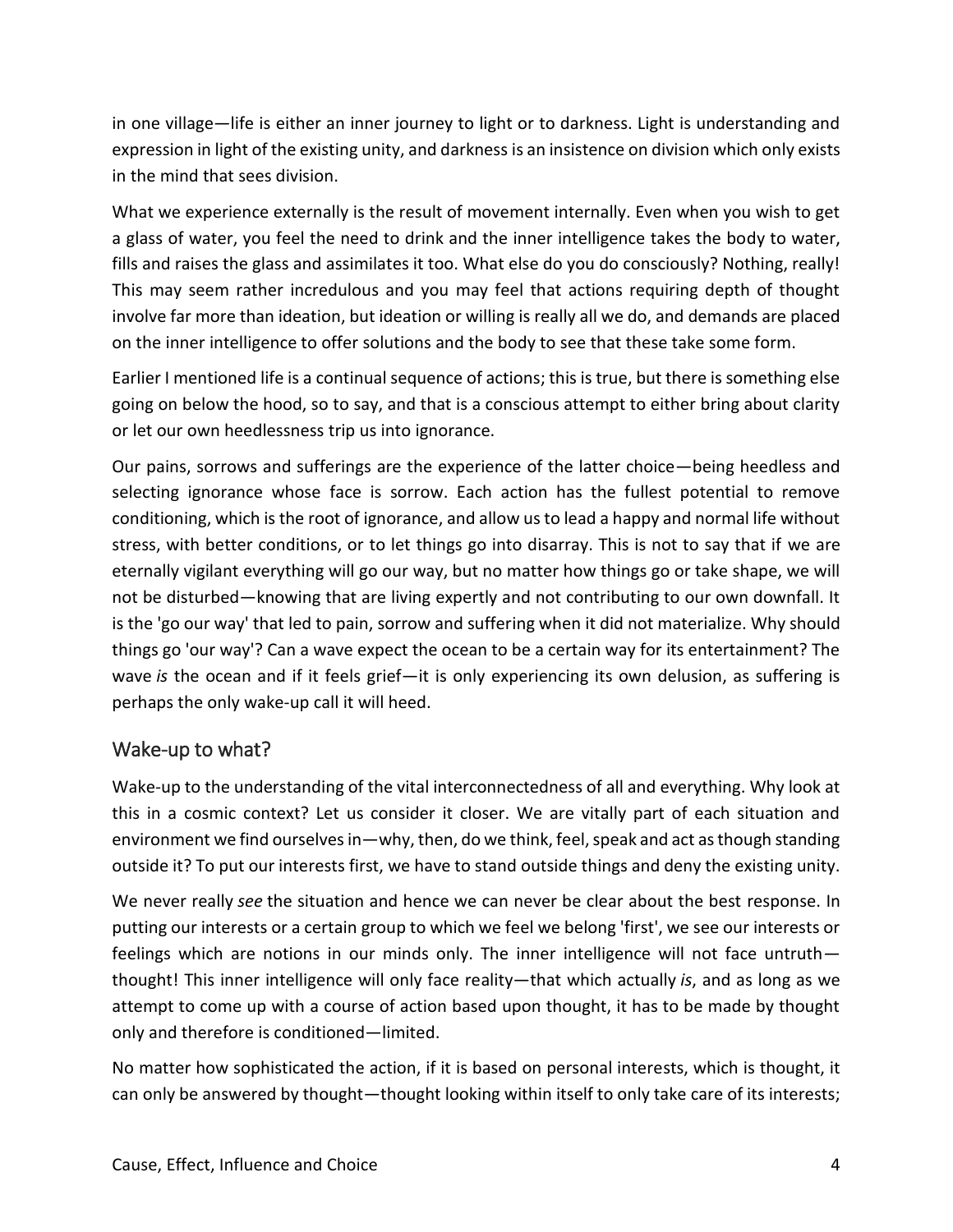and since thought is always of the past, and is therefore old—results can only be acceptable at best.

## Forget my interests?

Since 'my' is a notion, its interests must be notions, too, and never a part of what actually *is*. Since these notions exist only in the mind entertaining them, they create the impressions we spoke about earlier as being their home. These impressions become tendencies, habits, character and destiny. One error creates several errors till at last we experience it as fate or destiny—the conditions that come about.

#### See what is actually there

Can we not look at every situation to find out what it actually is without interference of this 'something else'? Look to discover what it is with clarity of perception free of thought or direct perception—this will summon the right response from you. Children play a game with pegs and holes; they look at the holes which are of different shapes and push through them with the peg of identical shape—it is not different. Doctors look at the patient, his vitals and charts and the treatment at once becomes quite clear to them. Firemen look at the type of fire and the way to deal with it at once becomes clear.

To see things as they are requires our fullest attention, as through this attention is seen the rise of conditioning and its attempt to interfere with perception by coloring it, and through action by the prioritizing of self-interests as being the only way. The inner intelligence is fully roused as the need to 'see' the real—the actual situation (without any coloring) and the vehement attempt of thought interference—and it is this challenge which awakens the inner intelligence so that one may see. The clarity of seeing makes the best response effortless. When there is clarity in perception, there is clarity in response, and never is any inner wobbling felt.

#### Standing one with things

Say some friends have come over to visit. Once they leave, looking at what needs to be done is not different from doing. You see what needs to be put away and it is done. The seeing *is* the doing—they are not different. If you are a little under the weather and feel a slight fever coming on, you put on some warm clothes, have a cup of tea or do what needs to be done. All situations in life are really quite simple if we do not stand apart from them.

Divisions exists in the mind of the divider—the mind is itself division. This is not to say that the mind is not useful; it is very useful if *it* is used, but mostly *we* are used by the mind. We created habits and now habits create us. This cycle must be stopped if we are to have peace.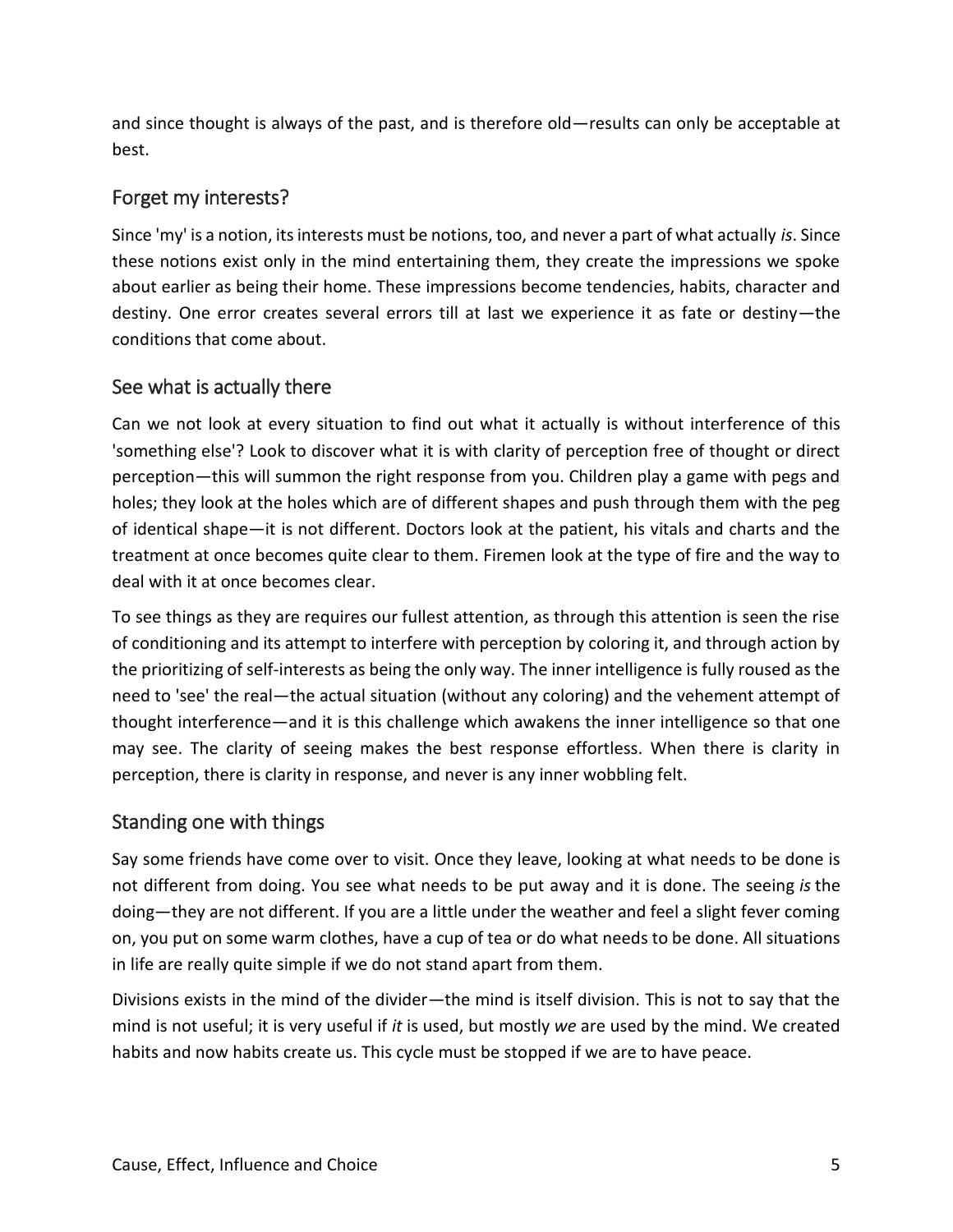Conditioning has assumed entityship and now works overtime, struggling to be you, and it not only fumbles continually but it also generates tremendous confusion between 'being' or who you are and 'notions' or ideas that feel *they* are 'being'. Confusion results when ignorance tries to live life. How much sorrow and pain it brings.

## Break the cycle now

Whatever happens, happens on your watch—be watchful, vigilant. Don't just look, actually see what is in front of you each moment afresh—because each moment *is* fresh—and see what needs to be done. If something needs to be done, do it; and if nothing needs to be done, that is what you do—do nothing.

Can we do what needs to be done without interference of thought telling you what is in front of you, how you should be doing it, and most eager to take credit for what was done? All this inner chatter is the sapling of suffering that need not be watered by dwelling on it—it will perish by malnutrition. This inner noise has increased by dwelling on it but will perish by dwelling in the present moment—in actually what *is* without getting stuck.

Each situation is eager to leave just as it has come; let it go. If you hold the tail of a snake that is slithering away, it will let its displeasure be known to you in its own way—let it go. The 'I' and 'mine' are not part of any situation. We are not only part of each situation, we are one with things—with all things. The trying to stand apart from things causes much confusion and sorrow, as you can never really stand apart no matter how much you try, as apartness does not exist.

## The present moment

Everywhere you go and in whatever situation you find yourself—you are not only part of the environment, but one with it. There is no need to anticipate anything, as when it comes, the clarity of observation or attention will itself tell you what needs to be done. Seeing clearly is not different from doing or the natural response when there is inner clarity. All the 'what if…' worrying is seeing worry and not the situation.

The present moment is never difficult but for conditioning, which not only makes things difficult but is itself the difficulty. Why let it interfere at all? Why give conditioning any importance? What use does it have? Information is useful but notions about things are destructive as they are not and can never be part of any situation—they are notions in the mind, fancies, ideas, habits, preferences—likes and dislikes.

We have come to identify the sense of 'being' with these and there is tremendous frustration when the inner world finds little semblance in the outer world, and so we struggle. What we want does not seem to come, and what we don't want seems to be here to stay. You can dispense with this confusion right now if you will only be attentive to what actually is from moment to moment